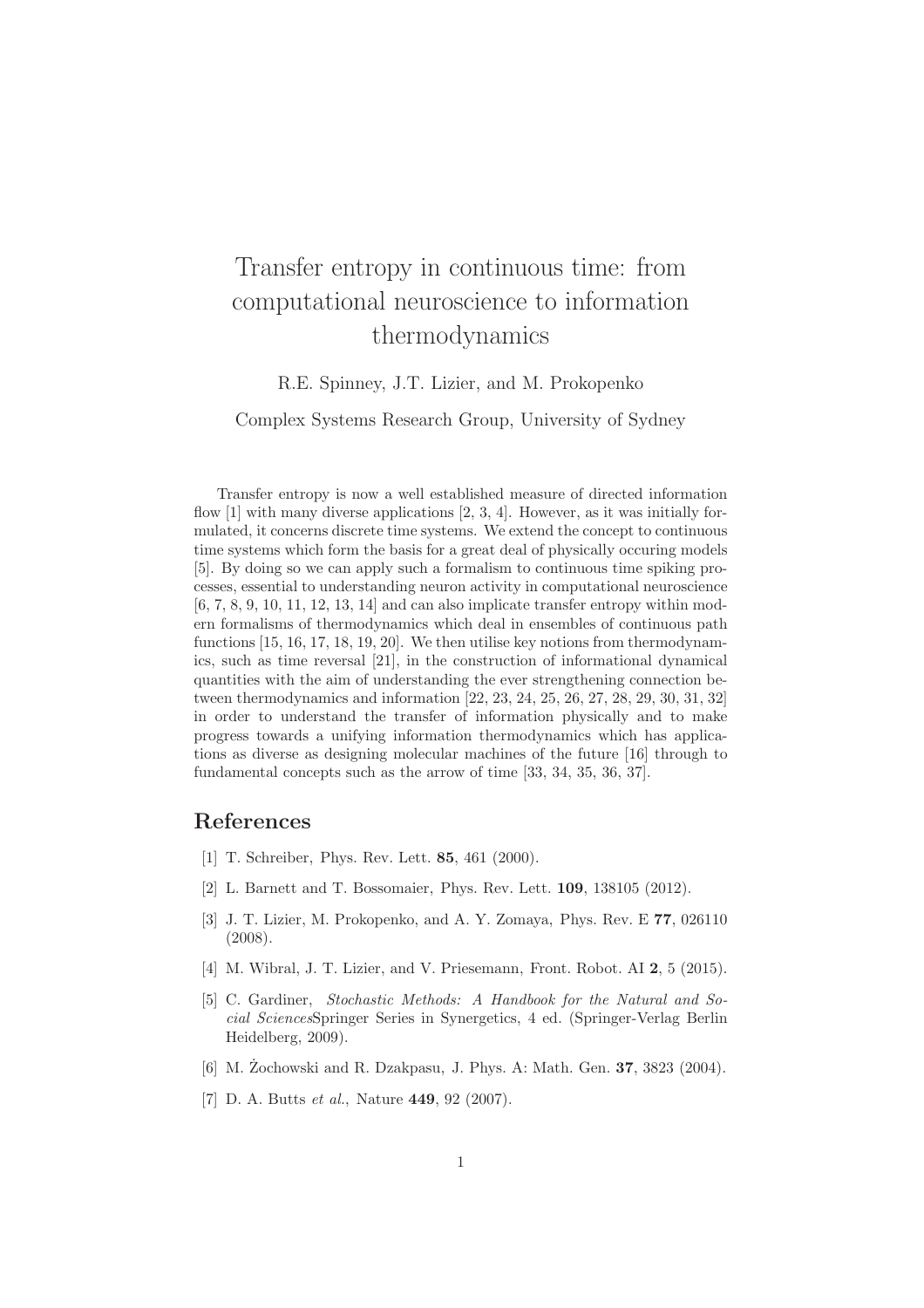- [8] T. Lochmann and S. Denève, New J. Phys. 10, 055019 (2008).
- [9] G. Hennequin, W. Gerstner, and J.-P. Pfister, Front. Comput. Neurosci. 4, 143 (2010).
- [10] S. Ito, M. E. Hansen, R. Heiland, A. Lumsdaine, A. M. Litke, and J. M. Beggs, PLOS ONE 6, e27431 (15-Nov-2011).
- [11] R. Vicente, M. Wibral, M. Lindner, and G. Pipa, J Comput Neurosci 30, 45 (2011).
- [12] M. Wibral, B. Rahm, M. Rieder, M. Lindner, R. Vicente, and J. Kaiser, Progress in Biophysics and Molecular Biology 105, 80 (2011).
- [13] J.-P. Thivierge, Phys. Rev. E 90, 022721 (2014).
- [14] N. Timme *et al.*, PLOS ONE 9, e115764 (23-Dec-2014).
- [15] C. Van den Broeck and M. Esposito, Physica A: Statistical Mechanics and its Applications 418, 6 (2015).
- [16] U. Seifert, Rep. Prog. Phys. **75**, 126001 (2012).
- [17] U. Seifert, Eur. Phys. J. B **64**, 423 (2008).
- [18] U. Seifert, Phys. Rev. Lett. **95**, 040602 (2005).
- [19] R. Kawai, J. M. R. Parrondo, and C. Van den Broeck, Phys. Rev. Lett. 98, 080602 (2007).
- [20] R. J. Harris and G. M. Schütz, J. Stat. Mech. 2007, P07020 (2007).
- [21] C. Maes and K. Netočný, Journal of Statistical Physics  $110$ ,  $269$  (2003).
- [22] J. M. R. Parrondo, J. M. Horowitz, and T. Sagawa, Nat Phys 11, 131 (2015).
- [23] S. Toyabe, T. Sagawa, M. Ueda, E. Muneyuki, and M. Sano, Nat Phys 6, 988 (2010).
- [24] D. Abreu and U. Seifert, Phys. Rev. Lett. **108**, 030601 (2012).
- [25] J. M. Horowitz, T. Sagawa, and J. M. R. Parrondo, Phys. Rev. Lett. 111, 010602 (2013).
- [26] S. Ito and T. Sagawa, Phys. Rev. Lett. 111, 180603 (2013).
- [27] T. Sagawa and M. Ueda, Phys. Rev. Lett. 102, 250602 (2009).
- [28] T. Sagawa and M. Ueda, Phys. Rev. Lett. 104, 090602 (2010).
- [29] S. Still, D. A. Sivak, A. J. Bell, and G. E. Crooks, Phys. Rev. Lett. 109, 120604 (2012).
- [30] P. Strasberg, G. Schaller, T. Brandes, and M. Esposito, Phys. Rev. Lett. 110, 040601 (2013).
- [31] S. Deffner and C. Jarzynski, Phys. Rev. X 3, 041003 (2013).